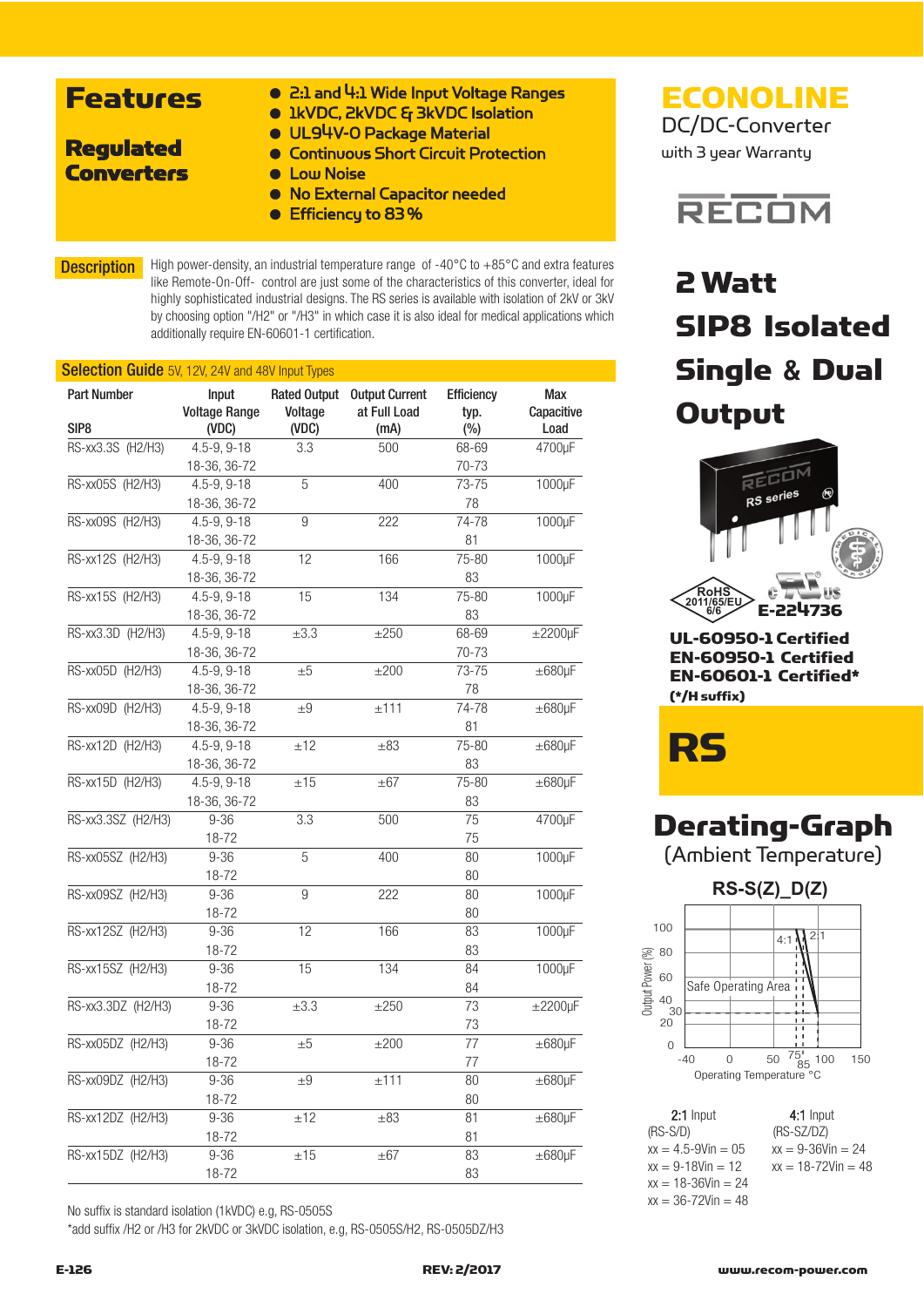### ECONOLINE DC/DC-Converter

# RS-S\_D(Z) **Series**

#### **Specifications** (measured at  $T_A = 25^{\circ}$ C, nominal input voltage, full load and after warm-up time unless otherwise specified)

| Input Voltage Range                                  |                                     |                                    | 2:1 and 4:1                               |
|------------------------------------------------------|-------------------------------------|------------------------------------|-------------------------------------------|
| Output Accuracy                                      |                                     |                                    | $\pm 2\%$ typ.                            |
| Line Voltage Regulation                              |                                     |                                    | $\pm 0.5\%$ max.                          |
| Load Voltage Regulation                              |                                     | 20%-100% Load                      | $\pm 0.5\%$ max.                          |
| Minimum Load                                         |                                     |                                    | $10\%$ (2)                                |
| Output Ripple and Noise (20MHz limited)              |                                     |                                    | 50mVp-p max.                              |
| Switching Frequency                                  |                                     | Full Load                          | 100kHz min. / 300kHz max.                 |
| Efficiency at Full Load                              |                                     |                                    | See Selection Guide                       |
| Quiescent Current                                    |                                     | RS-05xxS_D                         | 40mA typ.                                 |
| Nominal input Voltage                                |                                     | RS-12xxS_D                         | 32mA typ.                                 |
| (Standard, /H2 and /H3)                              |                                     | RS-24xxS_D, SZ_DZ                  | 25mA typ.                                 |
|                                                      |                                     | RS-48xxS_D, SZ_DZ                  | 15mA typ.                                 |
| <b>Isolation Voltage</b>                             | Standard                            | (tested for 1 second)              | 1000VDC                                   |
|                                                      |                                     | (rated for 1 minute**)             | 500VAC / 60Hz                             |
|                                                      | /H2 Version                         | (tested for 1 second)              | 2000VDC                                   |
|                                                      |                                     | (rated for 1 minute**)             | 1000VAC / 60Hz                            |
|                                                      | /H3 Version                         | (tested for 1 second)              | 3000VDC                                   |
|                                                      |                                     | (rated for 1 minute**)             | 1500VAC / 60Hz                            |
| <b>Isolation Capacitance</b>                         | Standard                            | 2:1 Single                         | 10pF min. / 40pF typ. / 60pF max.         |
|                                                      | /H <sub>2</sub> and /H <sub>3</sub> | 2:1 Single                         | 5pF min. / 30pF typ. / 60pF max.          |
|                                                      | Standard                            | 2:1 Dual                           | 120pF min. / 170pF typ. / 250pF max.      |
|                                                      | /H <sub>2</sub> and /H <sub>3</sub> | 2:1 Dual                           | 5pF min. / 30pF typ. / 60pF max.          |
|                                                      | Standard                            | 4:1 Single/Dual                    | 200pF max.                                |
|                                                      | /H2 and /H3                         | 4:1 Single/Dual                    | 30pF max                                  |
| <b>Isolation Resistance</b>                          |                                     |                                    | $1G\Omega$ min.                           |
| <b>Short Circuit Protection</b>                      |                                     |                                    | Continuous                                |
| Operating Temperature Range                          |                                     | 2:1                                | $-40^{\circ}$ C to $+85^{\circ}$ C        |
| (No Derating)                                        |                                     | 4:1                                | $-40^{\circ}$ C to $+75^{\circ}$ C        |
| Storage Temperature Range                            |                                     |                                    | $-55^{\circ}$ C to $+125^{\circ}$ C       |
| <b>Relative Humidity</b>                             |                                     |                                    | 95% RH                                    |
| Package Weight                                       |                                     |                                    | 4.7g                                      |
| Packing Quantity                                     |                                     |                                    | 22 pcs per Tube                           |
| MTBF $(+25^{\circ}C)$<br>Detailed Information see    |                                     | using MIL-HDBK 217F                | 1398 x 10 <sup>3</sup> hours              |
| Application Notes chapter "MTBF"<br>$(+85^{\circ}C)$ |                                     | using MIL-HDBK 217F                | $210 \times 10^3$ hours                   |
| Certifications                                       |                                     |                                    |                                           |
| <b>EN</b> General Safety                             |                                     | Report: SPCLVD1605077-10           | EN60950-1, AM2:2013                       |
| <b>EN Medical Safety</b>                             |                                     | Report: MDD1205098-3 + RM1205098-3 | IEC/EN 60601-1 3rd Edition                |
|                                                      |                                     |                                    | Medical Report + ISO14971 Risk Assessment |
| UL General Safety                                    |                                     | Report: E224736-A35                | UL60950-1, 2nd Edition 2014               |
|                                                      |                                     |                                    | CSA C22.2 60950-1-07, 2nd Edition 2014    |

\*\*Any data referred to in this datasheet are of indicative nature and based on our practical experience only. For further details, please refer to our Application Notes.

| Notes   |                                                                                                                                      |
|---------|--------------------------------------------------------------------------------------------------------------------------------------|
| Note 1: | Maximum capacitive load is defined as the capacitive load that will allow start up in under 1 second without damage to the converter |
| Note 2: | The RS series requires a minimum of 10% load on the output to maintain specified requlation. Operating under no-load conditions      |
|         | will not damage these devices: however, they may not meet all listed specifications.                                                 |

ices; however, they may not meet all listed sp